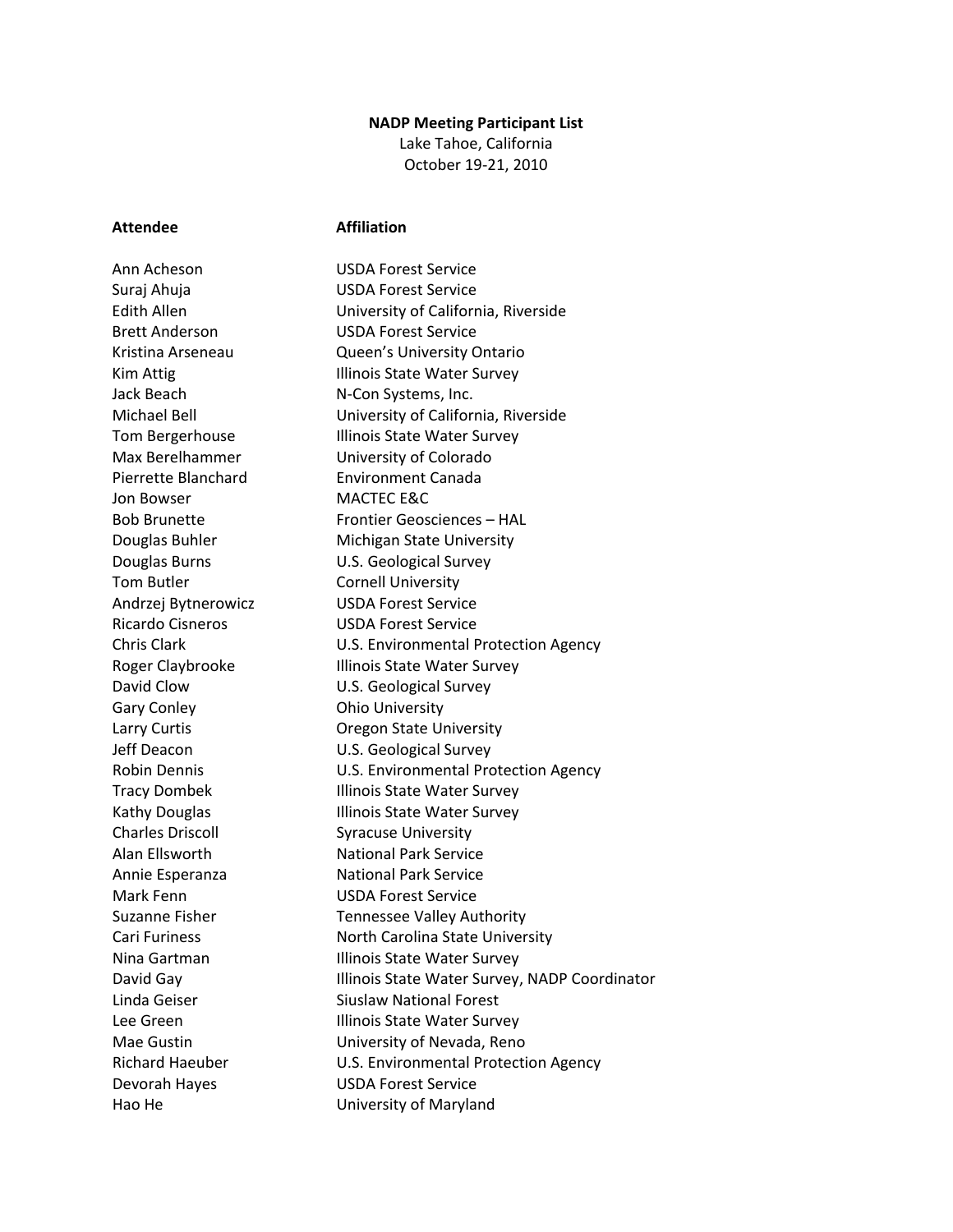Eric Hebert EEMS Andy Johnson State of Maine Leonard Levin **EPRI** Jennifer Phelan RTI International

Misti Hebb Cheyenne River Sioux Tribe Terry Hertel New Mexico Environment Department Paul Hessburg **USDA** Forest Service Melissa Hovey **Bureau of Land Management** Kemp Howell MACTEC Engineering & Consulting, Inc. Selma Isil MACTEC Engineering & Consulting, Inc. John Jansen Southern Company Sarah Jovan USDA Forest Service Jason Karlstrom Frontier Geosciences – HAL Maggie Kerchner NOAA - Air Resources Lab Ray Knighton USDA-National Institute of Food in Agriculture Michael Kolian U.S. Environmental Protection Agency John Korfmacher USDA Forest Service Nancy Lance Environment Canada Robert Larson **Illinois State Water Survey** Gregory Lawrence U.S. Geological Survey Matt Layden **Illinois State Water Survey** Gary Lear **Carrolland Control** U.S. Environmental Protection Agency Sang Ryong Lee North Carolina State University Chris Lehmann Illinois State Water Survey Amy Ludtke U.S. Geological Survey Winston Luke NOAA - Air Resources Lab Jason Lynch U.S. Environmental Protection Agency Mike Mata University of California Johnson Mathew U.S. Environmental Protection Agency Mike McHale **Mike McHale** U.S. Environmental Protection Agency David Minor Michigan State University Kevin Mishoe MACTEC Engineering & Consulting, Inc. Tom Moore Colorado State University/CIRA Kristi Morris National Park Service Peter Murdoch **U.S. Geological Survey** Leora Nanus U.S. Geological Survey Neng-Huei Lin National Central University, Taiwan Dani Newcomb **U.S. Environmental Protection Agency** Mark Nilles **Mark Nilles** U.S. Geological Survey James O'Brien **Environment Canada** Daniel Obrist **Desert Research Institute** Mark Olson **U.S. Geological Survey** Pam Padgett USDA Forest Service Jeanne Panek University of California, Berkeley David Parker University of California, Riverside Miriam Pendleton University of Vermont Ralph Perron **Hubbard Brook Experimental Station** Hobie Perry USDA Forest Service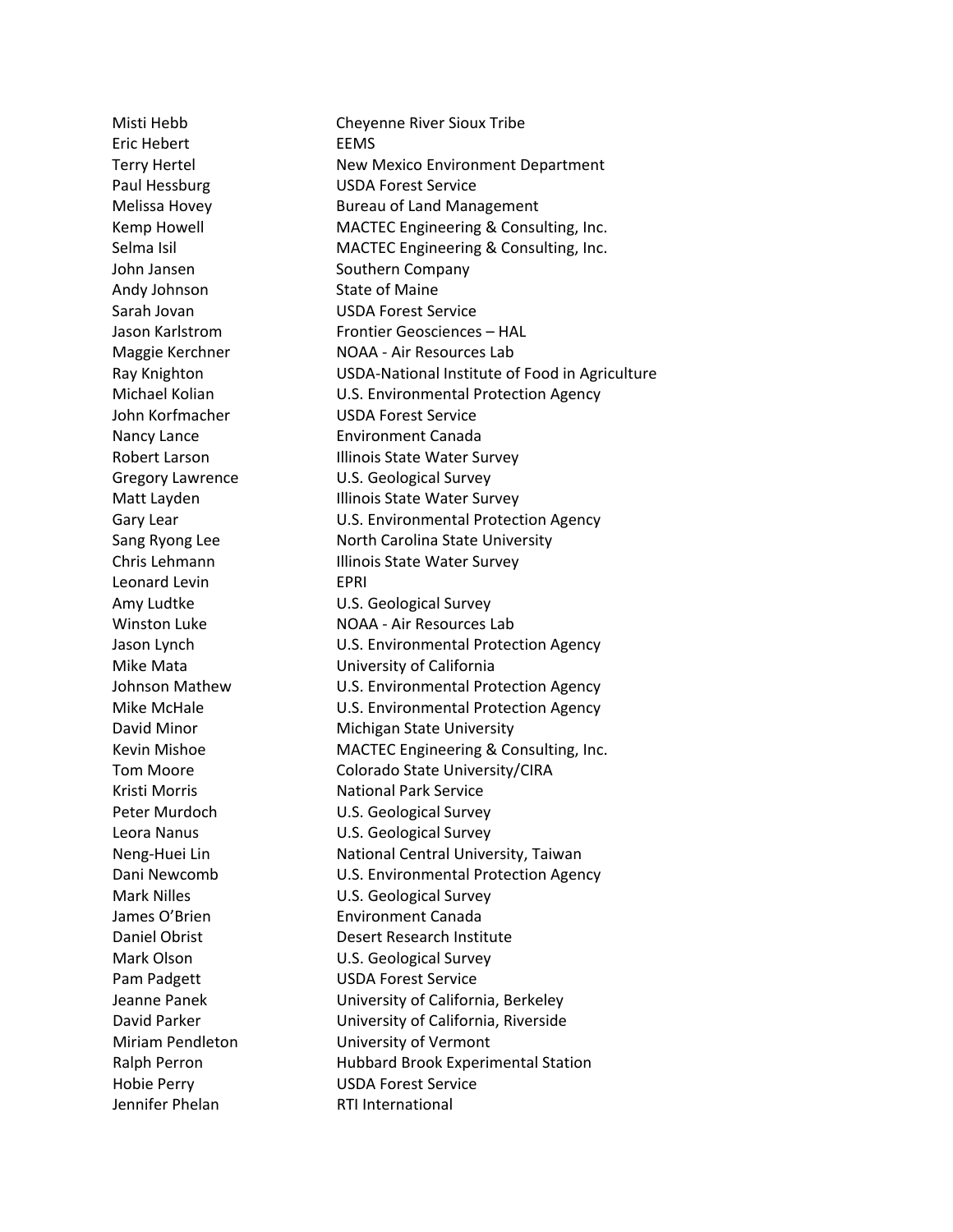Rich Pouyat USDA Forest Service Keith Reynolds USDA Forest Service Chuck Sams USDA Forest Service Jasmine Saros University of Maine Don Schweizer USDA Forest Service Stephen Sebestyen USDA Forest Service Harold Sverdrup Lund University Chris Swanston USDA Forest Service Nancy Tosta **Ross** and Associates Kristin Waller Syracuse University Justin Walters **Southern Company** 

Ashley Pierce **Desert Research Institute** Leon Pitelka **National Ecological Observatory Network** Steven Poor University of California, Davis Ellen Porter National Park Service Amber Potts Wyoming Department of Environmental Quality Eric Prestbo Tekran Research and Development Jeff Pribble **Illinois State Water Survey** John Ray National Park Service Mark Rhodes **Illinois State Water Survey** Martin Risch U.S. Geological Survey Wayne Robarge North Carolina State University Bruce Rodger Wisconsin Department of Natural Resources Chris Rogers MACTEC Engineering & Consulting, Inc. Melissa Rury U.S. Environmental Protection Agency Mark Sather **Mark Sather** U.S. Environmental Protection Agency Rich Scheffe **EXAMORE SCHOOLS** U.S. Environmental Protection Agency Todd Schimelfenig University of Nebraska, Lincoln David Schmeltz **U.S. Environmental Protection Agency** Arnout ter Schure Electrical Power Research Institute Donna Schwede NOAA/U.S. Environmental Protection Agency Katherine Sciera **U.S. Environmental Protection Agency** Timothy Sharac U.S. Environmental Protection Agency Rich Sheibley U.S. Geological Survey John Sherwell Maryland Department of Natural Resources Guey-Rong Sheu National University of Taiwan James Sickman University of California, Riverside Jason Siemion U.S. Geological Survey Jeff Stehr University of Maryland Cara Stripe University of California, Riverside Tim Sullivan E & S Environmental Leland Tarnay National Park Service Robert Tordon Environment Canada Gerard van der Jagt Frontier Geosciences – HAL Robert Vet **Environment Canada** Krish Vijayaraghavan Atmospheric & Environmental Research Randy Waite **National Englisher M.S. Environmental Protection Agency** John Walker **U.S. Environmental Protection Agency**